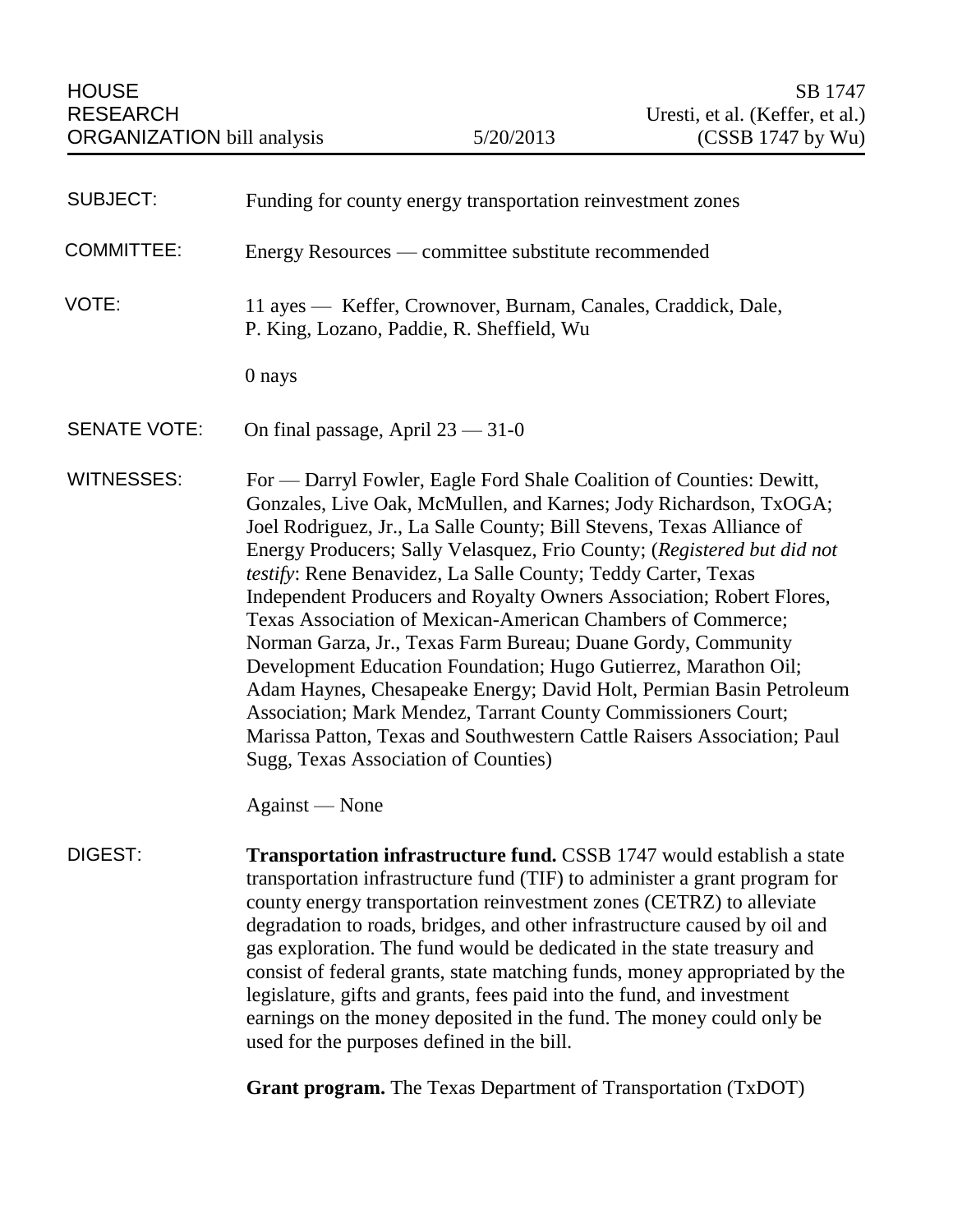would administer a grant program for infrastructure projects in a county with one or more energy CETRZs, provided that the TIF had a positive balance. TxDOT would develop criteria for awarding grants that would include:

- the amount of oil and gas production and related activity in the county, including well refracturing, well completions, and drilling of disposal wells;
- the county's safety needs;
- $\bullet$  the county's traffic level;
- the county's pavement and bridge conditions;
- the weight tolerance permits issued for the county; and
- geographic distribution of grant funds through the oil and gas regions of the state.

Counties would apply for a grant by submitting to TxDOT the resolution creating the CETRZ, a detailed plan on the scope of the county's projects, certification of the county's matching funds, and certification that the county did not reduce transportation infrastructure funding by more than 25 percent of the average it spent on infrastructure in the three years prior to the grant application.

In the grant request review process, TxDOT would encourage the use of other resources and seek to work efficiently with counties. TxDOT would review application within the first 31 days after submission and would act on the application no later than 60 days after its receipt.

Counties would have to provide at least 10 percent in matching funds for a given project, unless TxDOT determined that the county was economically disadvantaged, in which case it would have to provide 5 percent in matching funds.

A county that applied for a second grant would have to provide its annual report to the comptroller detailing how it spent state-allocated transportation funds in the prior year, certify that prior a grant was spent for its intended purpose, and account for the grant usage — including the amount spent on administrative costs.

TxDOT could use one half of 1 percent of the amount deposited into the fund to administer the provisions governing grants to counties, not to exceed \$500,000.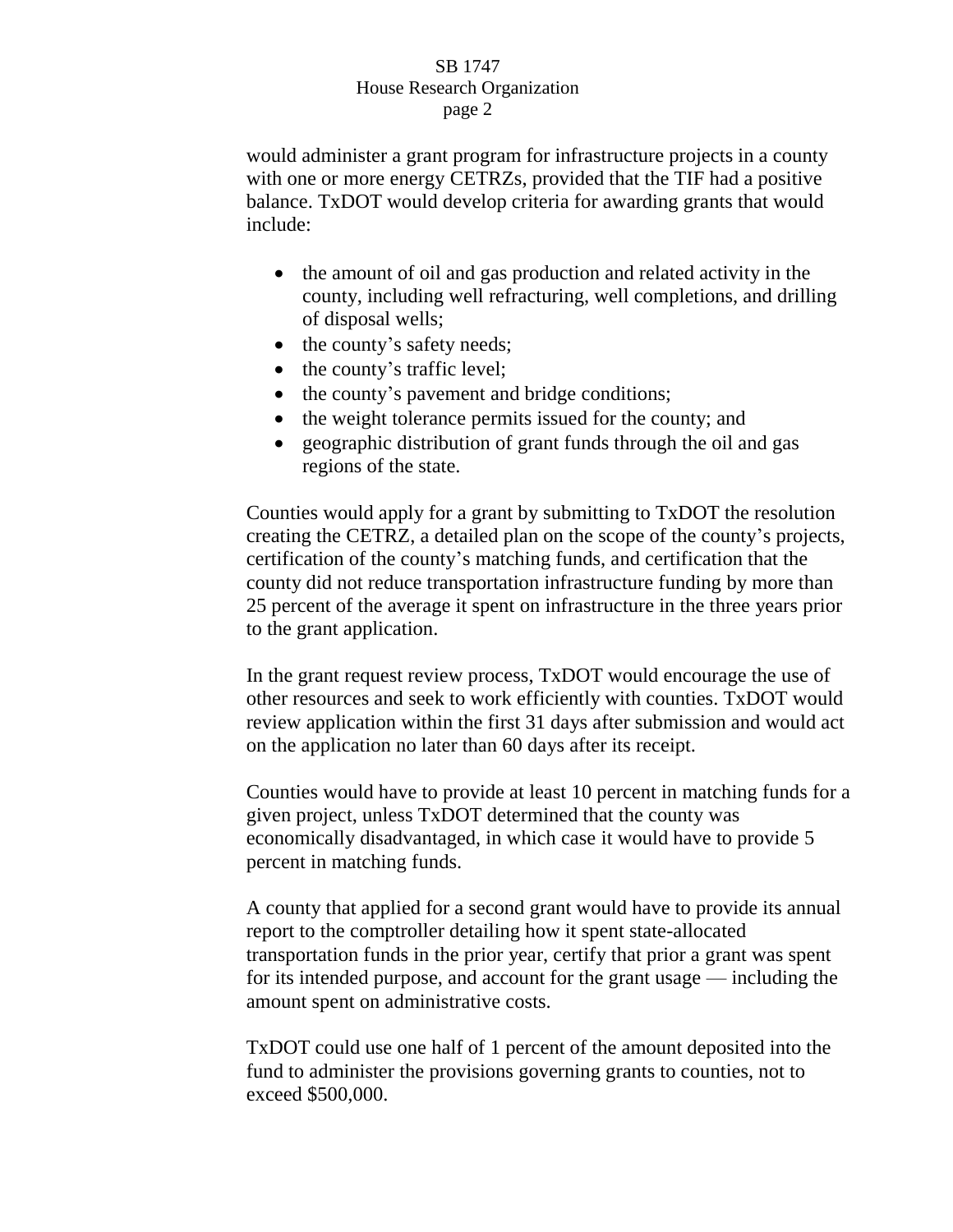**County energy transportation reinvestment zones.** CSSB 1747 would allow a county to designate an area as a CETRZ and promote one or more infrastructure projects in the area. Counties could determine the amount of a tax increment in an area that it concluded was affected by oil and gas production and would benefit from TIF money.

A commissioners court would have to pledge all the captured appraised value of the real estate in the CETRZ to infrastructure projects and comply with TxDOT regulations on CETRZ funding. The commissioners court would have to hold and publicize a public hearing on the CETRZ where interested parties could speak for or against it.

The order designating an area as an CETRZ would have to describe the zone's boundaries, take immediate effect, and establish an ad valorem tax increment account for the zone. A zone designated by multiple counties covering the same project would have to include a finding showing the projects' benefits, public purpose, and responsibilities of each county with regard to each project.

Counties could set aside an ad valorem tax account for the CETRZ equal to the amount of the tax increment minus any amounts allocated through the Property Development and Tax Abatement Act and other county community and economic development programs. Counties could use money from the tax increment to apply for grants, certify matching funds required to establish an CETRZ, or fund transportation projects. Counties could use 5 percent of grant money for the administration of a CETRZ up to \$500,000 and enter into an joint administration agreement for a shared project with another county. Counties could not use money from a tax increment as security for bonded indebtedness.

A CETRZ would end after 10 years unless it was extended by the county commissioners, which could continue the CETRZ for maximum of five additional years. Any money remaining from the tax increment after the life of the CETRZ would be transferred to a road-and-bridge fund for the county.

Each county would create an advisory board for its CETRZ to be eligible to apply for TIF money. The advisory board would be appointed by the county judge and approved by the county commissioners court. The advisory board would include three local oil and gas company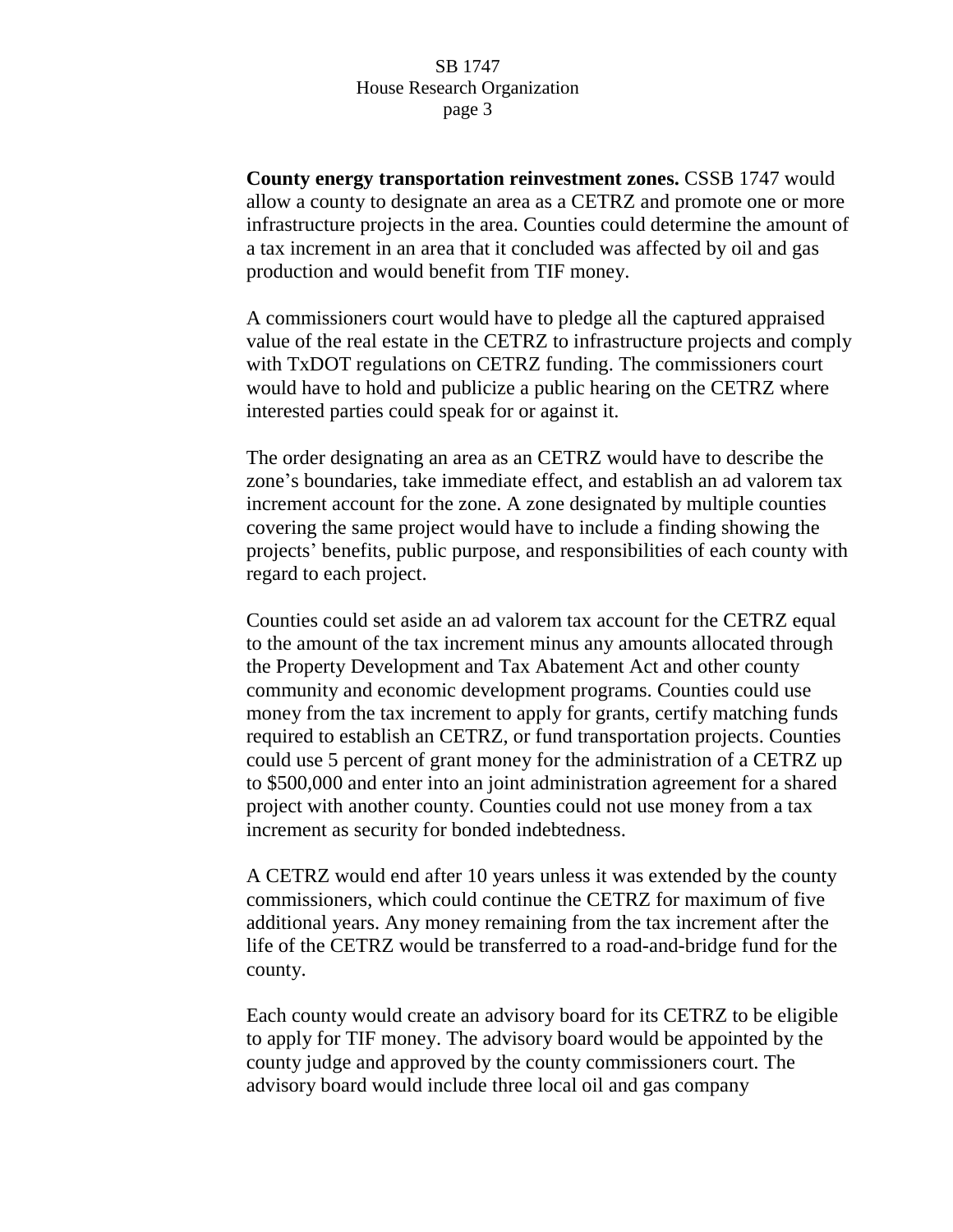|                           | representatives and two public members, none of whom could be<br>compensated for their participation. Jointly administered zones would be<br>advised by a single joint board.                                                                                                                                                                                                                                                                                                                                                                                                                                                                                            |
|---------------------------|--------------------------------------------------------------------------------------------------------------------------------------------------------------------------------------------------------------------------------------------------------------------------------------------------------------------------------------------------------------------------------------------------------------------------------------------------------------------------------------------------------------------------------------------------------------------------------------------------------------------------------------------------------------------------|
|                           | A county commissioners road condition report would have to include the<br>primary cause of any road, culvert, or bridge degradation if reasonably<br>ascertained. The county auditor would have to file a report with the<br>comptroller giving an account of how money from a tax increment account<br>designated to an CETRZ was spent and describing any new roads<br>constructed with the money.                                                                                                                                                                                                                                                                     |
|                           | County commissioners could accept donations of labor, money, or other<br>property to aid in infrastructure maintenance or construction, provided that<br>it gave a liability release to the donor.                                                                                                                                                                                                                                                                                                                                                                                                                                                                       |
|                           | The bill would take effect September 1, 2013.                                                                                                                                                                                                                                                                                                                                                                                                                                                                                                                                                                                                                            |
| <b>SUPPORTERS</b><br>SAY: | CSSB 1747 would address the transportation infrastructure and resulting<br>safety needs affecting the areas in the state affected by oil and gas<br>exploration traffic in a financially responsible way that would provide<br>immediate relief to counties where roads have been directly damaged from<br>oil and gas traffic. With the many economic benefits that have come from<br>Texas' increased oil and gas exploration, these activities have had a severe<br>impact on transportation infrastructure. Many counties are struggling to<br>maintain their roads, and safety issues have become a chief concern along<br>with damage done to roads and equipment. |
|                           | The grant program the bill would establish would direct TxDOT to create<br>criteria to ensure that grants to counties were proportional to their oil-and-<br>gas activities and came with high levels of financial and results-based<br>accountability.                                                                                                                                                                                                                                                                                                                                                                                                                  |
|                           | The bill would not appropriate new funds but would establish a state fund<br>for the purpose of distributing grants to counties. There is funding for the<br>project in the supplemental appropriations bill (HB 1025 by Pitts), and this<br>bill would create the mechanism to provide immediate relief to counties<br>where the roads have been affected by increased energy production, while<br>also creating a long-term tool that county governments could use to repair<br>their roads.                                                                                                                                                                           |
| <b>OPPONENTS</b>          | According to the Legislative Budget Board, the bill would cost the state \$2                                                                                                                                                                                                                                                                                                                                                                                                                                                                                                                                                                                             |